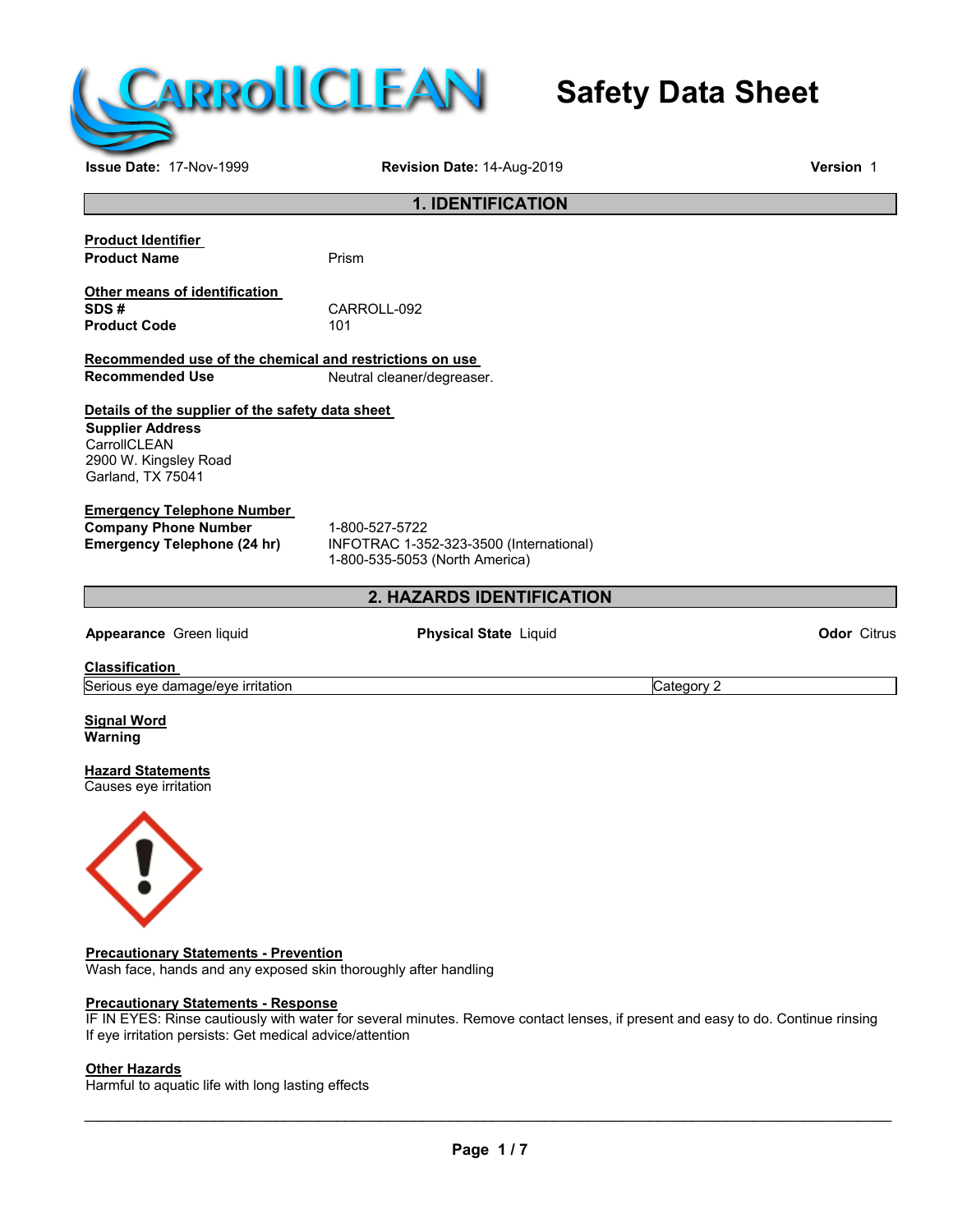#### \_\_\_\_\_\_\_\_\_\_\_\_\_\_\_\_\_\_\_\_\_\_\_\_\_\_\_\_\_\_\_\_\_\_\_\_\_\_\_\_\_\_\_\_\_\_\_\_\_\_\_\_\_\_\_\_\_\_\_\_\_\_\_\_\_\_\_\_\_\_\_\_\_\_\_\_\_\_\_\_\_\_\_\_\_\_\_\_\_\_\_\_\_ **3. COMPOSITION/INFORMATION ON INGREDIENTS**

| <b>Chemical Name</b> | <b>CAS No</b> | Weight-% |
|----------------------|---------------|----------|
| Trade Secret         | Proprietary   |          |
| Trade Secret         | Proprietarv   |          |
| Trade Secret         | Proprietary   |          |

\*\*If Chemical Name/CAS No is "proprietary" and/or Weight-% is listed as a range, the specific chemical identity and/or percentage of composition has been withheld as a trade secret.\*\*

#### **4. FIRST-AID MEASURES**

#### **First Aid Measures**

| <b>Eye Contact</b>  | IF IN EYES: Rinse cautiously with water for several minutes. Remove contact lenses, if<br>present and easy to do. Continue rinsing. If eye irritation persists: Get medical<br>advice/attention. |
|---------------------|--------------------------------------------------------------------------------------------------------------------------------------------------------------------------------------------------|
| <b>Skin Contact</b> | Remove contaminated clothing and shoes. Wash affected area with plenty of water for<br>several minutes. If irritation persists, seek medical attention.                                          |
| <b>Inhalation</b>   | Remove to fresh air.                                                                                                                                                                             |
| Ingestion           | Give large amounts of water. DO NOT induce vomiting. Seek medical attention.                                                                                                                     |

#### **Most important symptoms and effects**

**Symptoms Causes eye irritation.** 

#### **Indication of any immediate medical attention and special treatment needed**

**Notes to Physician**  Treat symptomatically.

#### **5. FIRE-FIGHTING MEASURES**

#### **Suitable Extinguishing Media**

Use extinguishing measures that are appropriate to local circumstances and the surrounding environment.

#### **Unsuitable Extinguishing Media** Not determined.

#### **Specific Hazards Arising from the Chemical**

Product is not flammable.

#### **Protective equipment and precautions for firefighters**

As in any fire, wear self-contained breathing apparatus pressure-demand, MSHA/NIOSH (approved or equivalent) and full protective gear.

#### **6. ACCIDENTAL RELEASE MEASURES**

#### **Personal precautions, protective equipment and emergency procedures**

| <b>Personal Precautions</b>      | Use personal protective equipment as required.                                                                                                                      |
|----------------------------------|---------------------------------------------------------------------------------------------------------------------------------------------------------------------|
| <b>Environmental Precautions</b> | Prevent from entering into soil, ditches, sewers, waterways and/or groundwater. See<br>Section 12, Ecological Information. See Section 13: DISPOSAL CONSIDERATIONS. |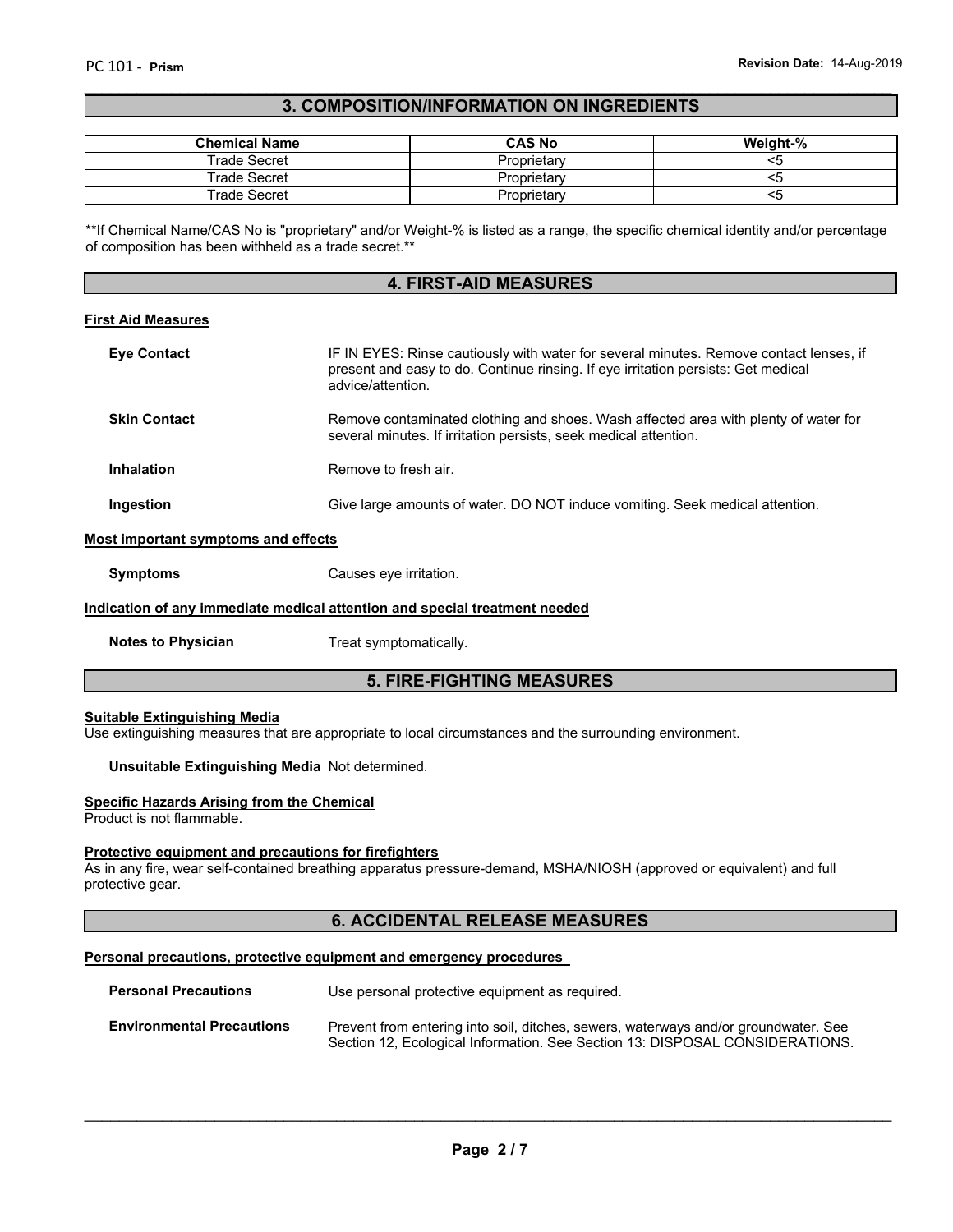#### **Methods and material for containment and cleaning up**

**Methods for Containment** Prevent further leakage or spillage if safe to do so.

**Methods for Clean-Up** Flood area with water and then mop up. Dispose of in accordance with federal, state and local regulations.

\_\_\_\_\_\_\_\_\_\_\_\_\_\_\_\_\_\_\_\_\_\_\_\_\_\_\_\_\_\_\_\_\_\_\_\_\_\_\_\_\_\_\_\_\_\_\_\_\_\_\_\_\_\_\_\_\_\_\_\_\_\_\_\_\_\_\_\_\_\_\_\_\_\_\_\_\_\_\_\_\_\_\_\_\_\_\_\_\_\_\_\_\_

#### **7. HANDLING AND STORAGE**

#### **Precautions for safe handling**

| <b>Advice on Safe Handling</b>                               | Handle in accordance with good industrial hygiene and safety practice. Avoid contact with<br>skin, eyes or clothing. Use personal protection recommended in Section 8. Wash face,<br>hands, and any exposed skin thoroughly after handling. Do not destroy or deface the label. |  |
|--------------------------------------------------------------|---------------------------------------------------------------------------------------------------------------------------------------------------------------------------------------------------------------------------------------------------------------------------------|--|
| Conditions for safe storage, including any incompatibilities |                                                                                                                                                                                                                                                                                 |  |
| <b>Storage Conditions</b>                                    | Keep container tightly closed and store in a cool, dry and well-ventilated place. Store<br>containers upright.                                                                                                                                                                  |  |

**Incompatible Materials** None known based on information supplied.

## **8. EXPOSURE CONTROLS/PERSONAL PROTECTION**

#### **Exposure Guidelines**

| <b>Chemical Name</b> | <b>ACGIH TLV</b>                                 | <b>OSHA PEL</b>                                                                                                                                                                                 | <b>NIOSH IDLH</b>                                                                                           |
|----------------------|--------------------------------------------------|-------------------------------------------------------------------------------------------------------------------------------------------------------------------------------------------------|-------------------------------------------------------------------------------------------------------------|
| Trade Secret         | STEL: 150 ppm<br>TWA: 100 ppm<br>$_{\mathsf{c}}$ | TWA: 100 ppm<br>TWA: $600 \text{ mg/m}^3$<br>(vacated) TWA: 100 ppm<br>(vacated) TWA: 600 mg/m <sup>3</sup><br>(vacated) STEL: 150 ppm<br>(vacated) STEL: 900 mg/m <sup>3</sup><br>(vacated) S* | IDLH: 600 ppm<br>TWA: 100 ppm<br>TWA: 600 mg/m <sup>3</sup><br>STEL: 150 ppm<br>STEL: 900 mg/m <sup>3</sup> |
| Trade Secret         |                                                  | 15 mg / m $3$ (Total)                                                                                                                                                                           |                                                                                                             |

#### **Appropriate engineering controls**

**Engineering Controls** Ensure adequate ventilation, especially in confined areas. Eyewash stations. Showers.

#### **Individual protection measures, such as personal protective equipment**

**Eye/Face Protection** Wear eye/face protection.

**Skin and Body Protection** Wear protective gloves and protective clothing.

**Respiratory Protection** No protective equipment is needed under normal use conditions.

**General Hygiene Considerations** Handle in accordance with good industrial hygiene and safety practice.

## **9. PHYSICAL AND CHEMICAL PROPERTIES**

#### **Information on basic physical and chemical properties**

| <b>Physical State</b> |  |
|-----------------------|--|
| Appearance            |  |
| Color                 |  |

Liquid

**A** Green liquid **Apple 2 Citrus**<br> **Apple 2 Codor Contract Contract Contract Contract Contract Contract Contract Citrus Citrus** 

**Not determined**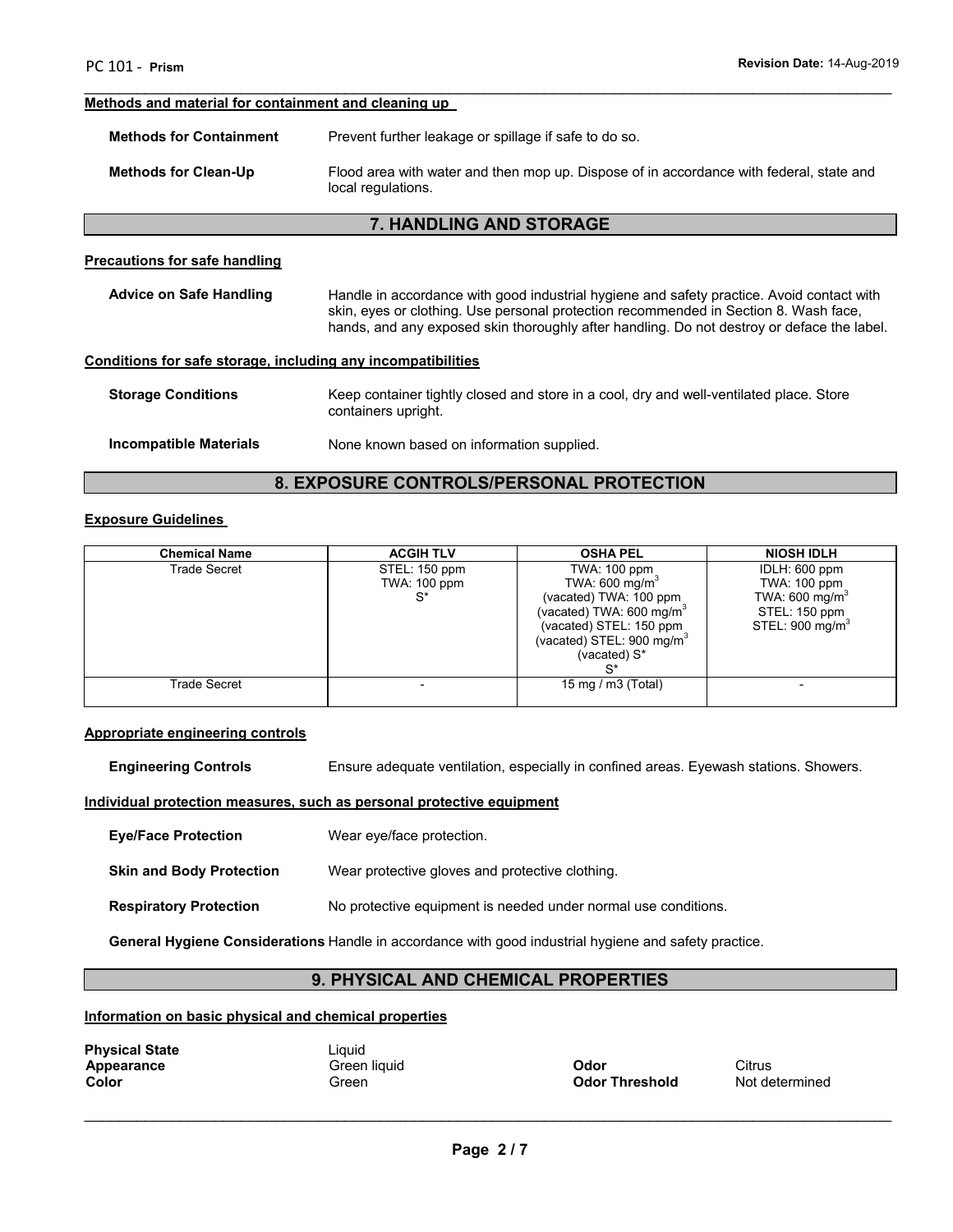| <b>Property</b>                     | Values                | Remarks • Method |
|-------------------------------------|-----------------------|------------------|
| рH                                  | 7.0                   |                  |
| <b>Melting Point/Freezing Point</b> | Not Applicable        |                  |
| <b>Boiling Point/Boiling Range</b>  | Not determined        |                  |
| <b>Flash Point</b>                  | None (will not burn)  |                  |
| <b>Evaporation Rate</b>             | Not determined        |                  |
| <b>Flammability (Solid, Gas)</b>    | Liquid-Not Applicable |                  |
| <b>Upper Flammability Limits</b>    | Not determined        |                  |
| <b>Lower Flammability Limit</b>     | Not determined        |                  |
| <b>Vapor Pressure</b>               | Not Applicable        |                  |
| <b>Vapor Density</b>                | Not determined        |                  |
| <b>Specific Gravity</b>             | 1.02                  | $(1=Water)$      |
| <b>Water Solubility</b>             | Completely soluble    |                  |
| Solubility in other solvents        | Not determined        |                  |
| <b>Partition Coefficient</b>        | Not determined        |                  |
| <b>Auto-ignition Temperature</b>    | Not determined        |                  |
| <b>Decomposition Temperature</b>    | Not determined        |                  |
| <b>Kinematic Viscosity</b>          | Not determined        |                  |
| <b>Dynamic Viscosity</b>            | Not determined        |                  |
| <b>Explosive Properties</b>         | Not determined        |                  |
| <b>Oxidizing Properties</b>         | Not determined        |                  |

## **10. STABILITY AND REACTIVITY**

\_\_\_\_\_\_\_\_\_\_\_\_\_\_\_\_\_\_\_\_\_\_\_\_\_\_\_\_\_\_\_\_\_\_\_\_\_\_\_\_\_\_\_\_\_\_\_\_\_\_\_\_\_\_\_\_\_\_\_\_\_\_\_\_\_\_\_\_\_\_\_\_\_\_\_\_\_\_\_\_\_\_\_\_\_\_\_\_\_\_\_\_\_

#### **Reactivity**

Not reactive under normal conditions.

#### **Chemical Stability**

Stable under recommended storage conditions.

#### **Possibility of Hazardous Reactions**

None under normal processing.

#### **Conditions to Avoid**

Keep out of reach of children.

#### **Incompatible Materials**

None known based on information supplied.

#### **Hazardous Decomposition Products**

None known based on information supplied.

## **11. TOXICOLOGICAL INFORMATION**

#### **Information on likely routes of exposure**

| <b>Product Information</b> |                                                                                                       |
|----------------------------|-------------------------------------------------------------------------------------------------------|
| <b>Eye Contact</b>         | Causes eye irritation.                                                                                |
| <b>Skin Contact</b>        | Prolonged contact may cause redness and irritation.                                                   |
| <b>Inhalation</b>          | Under normal conditions of intended use, this material is not expected to be an inhalation<br>hazard. |
| Ingestion                  | Do not taste or swallow.                                                                              |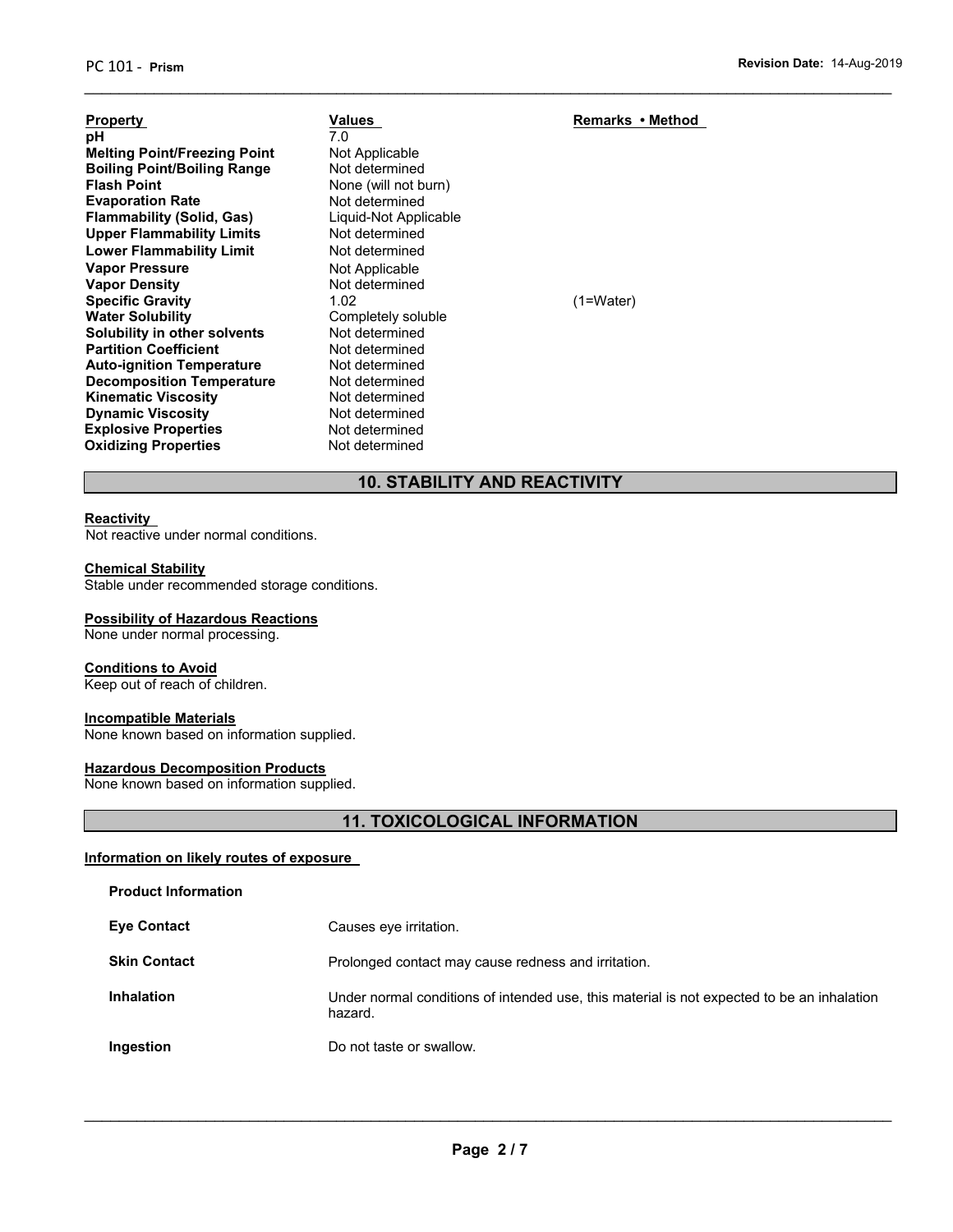#### **Component Information**

| <b>Chemical Name</b> | Oral LD50            | <b>Dermal LD50</b>       | <b>Inhalation LC50</b>   |
|----------------------|----------------------|--------------------------|--------------------------|
| <b>Trade Secret</b>  | $= 1378$ mg/kg (Rat) | $> 2$ g/kg (Rabbit)      |                          |
| <b>Trade Secret</b>  | $= 5230$ mg/kg (Rat) | $= 9500$ mg/kg (Rabbit)  |                          |
| <b>Trade Secret</b>  | $= 10$ g/kg (Rat)    | $\overline{\phantom{0}}$ |                          |
| <b>Trade Secret</b>  | $>$ 10 g/kg (Rat)    | $> 2$ g/kg (Rat)         | -                        |
| <b>Trade Secret</b>  | $= 3000$ mg/kg (Rat) | $\overline{\phantom{a}}$ | $\overline{\phantom{a}}$ |
| <b>Trade Secret</b>  | $= 7200$ mg/kg (Rat) | -                        | $\overline{\phantom{a}}$ |
| <b>Trade Secret</b>  | $= 7110$ mg/kg (Rat) | -                        | $\overline{\phantom{a}}$ |

\_\_\_\_\_\_\_\_\_\_\_\_\_\_\_\_\_\_\_\_\_\_\_\_\_\_\_\_\_\_\_\_\_\_\_\_\_\_\_\_\_\_\_\_\_\_\_\_\_\_\_\_\_\_\_\_\_\_\_\_\_\_\_\_\_\_\_\_\_\_\_\_\_\_\_\_\_\_\_\_\_\_\_\_\_\_\_\_\_\_\_\_\_

#### **Information on physical, chemical and toxicological effects**

**Symptoms** Please see section 4 of this SDS for symptoms.

#### **Delayed and immediate effects as well as chronic effects from short and long-term exposure**

**Carcinogenicity** This product does not contain any carcinogens or potential carcinogens as listed by OSHA, IARC or NTP.

## **Numerical measures of toxicity**

Not determined

## **12. ECOLOGICAL INFORMATION**

#### **Ecotoxicity**

Harmful to aquatic life with long lasting effects.

#### **Component Information**

| <b>Chemical Name</b> | Algae/aquatic plants                            | Fish                                                                                                  | <b>Toxicity to</b><br>microorganisms | <b>Crustacea</b>                      |
|----------------------|-------------------------------------------------|-------------------------------------------------------------------------------------------------------|--------------------------------------|---------------------------------------|
| Trade Secret         |                                                 | 10000: 96 h Pimephales<br>promelas mg/L LC50 static                                                   |                                      | 1919: 48 h Daphnia magna<br>mg/L LC50 |
| Trade Secret         | 1.01: 72 h Desmodesmus<br>subspicatus mg/L EC50 | 41:96 h Lepomis<br>macrochirus mg/L LC50<br>static 59.8: 96 h Pimephales<br>promelas mg/L LC50 static |                                      | 610: 24 h Daphnia magna<br>mg/L EC50  |
| Trade Secret         |                                                 | 1516: 96 h Lepomis<br>macrochirus mg/L LC50<br>static                                                 |                                      | 120: 72 h Daphnia magna<br>mg/L EC50  |

#### **Persistence/Degradability**

Not determined.

#### **Bioaccumulation**

Not determined.

#### **Mobility**

| <b>Chemic.</b><br>name | ---<br>.<br>Partition<br>Coefficient |
|------------------------|--------------------------------------|
|                        |                                      |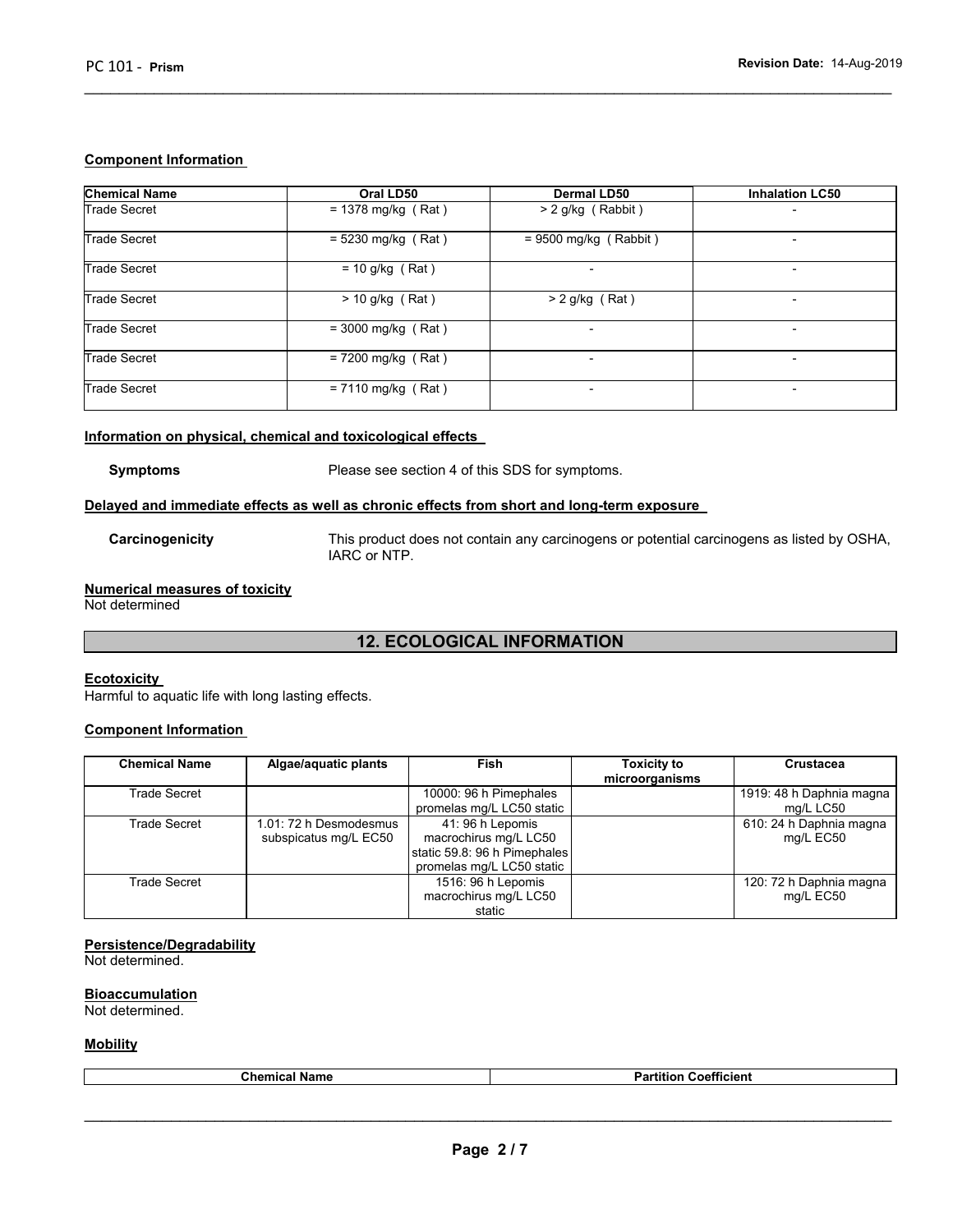| .<br>Secre: | 0.064<br>. |
|-------------|------------|

#### **Other Adverse Effects**

#### Not determined

## **13. DISPOSAL CONSIDERATIONS**

#### **Waste Treatment Methods**

| <b>Disposal of Wastes</b>              | Disposal should be in accordance with applicable regional, national and local laws and<br>regulations.                         |  |  |  |
|----------------------------------------|--------------------------------------------------------------------------------------------------------------------------------|--|--|--|
| <b>Contaminated Packaging</b>          | Disposal should be in accordance with applicable regional, national and local laws and<br>regulations.                         |  |  |  |
| <b>14. TRANSPORT INFORMATION</b>       |                                                                                                                                |  |  |  |
| <b>Note</b>                            | Please see current shipping paper for most up to date shipping information, including<br>exemptions and special circumstances. |  |  |  |
| <u>DOT</u>                             | Not regulated                                                                                                                  |  |  |  |
| IATA                                   | Not regulated                                                                                                                  |  |  |  |
| <b>IMDG</b><br><b>Marine Pollutant</b> | This material may meet the definition of a marine pollutant                                                                    |  |  |  |

## **15. REGULATORY INFORMATION**

#### **International Inventories**

**TSCA** One or more ingredient(s) in this product is listed on the TSCA inventory

#### **Legend:**

*TSCA - United States Toxic Substances Control Act Section 8(b) Inventory* 

#### **US Federal Regulations**

#### **SARA 313**

| <b>Chemical Name</b> | <b>CAS No</b> | Weight-% | <b>SARA 313 -</b><br>Threshold<br>Values % |
|----------------------|---------------|----------|--------------------------------------------|
| Secret -<br>⊺rade    |               |          | . . v                                      |

#### **US State Regulations**

#### **California Proposition 65**

This product does not contain any Proposition 65 chemicals.

#### **U.S. State Right-to-Know Regulations**

| <b>Chemical Name</b> | New Jersey | <b>Massachusetts</b> | Pennsylvania |
|----------------------|------------|----------------------|--------------|
| Trade Secret         |            |                      |              |